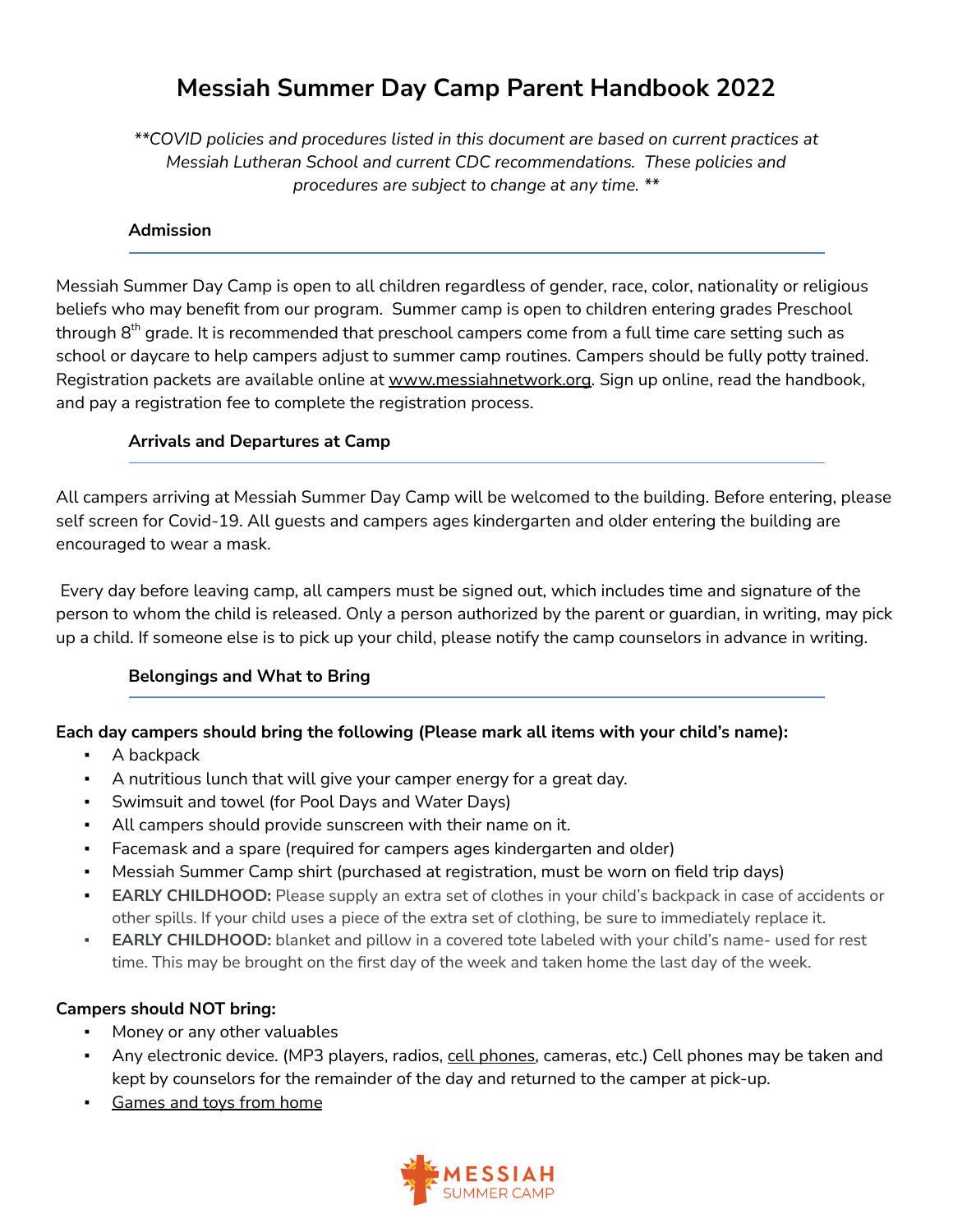# **\*Summer Camp, Messiah Lutheran Church and School, and all summer camp counselors are not responsible for lost and/or stolen items.**

### **Communication**

We want parents to be informed. The main form of communication for camp is email. Messiah will send out a weekly email with pertinent information about schedules and updates. Feel free to call the church office Monday-Friday 8am-4pm. An emergency cell phone number will be distributed to parents the first day of camp for your child. This cell phone number is for emergency contact only.

#### **Counselors**

Summer Camp Counselors are carefully selected individuals who have been thoroughly interviewed and trained to be outstanding summer camp counselors. They have a deep faith and love in Jesus Christ and are active members of a church. All full-time counselors are at least 18 years old and/or a high school graduate. Many are college-age students who take their role seriously as a Christian Camp Counselor.

Our staff will also include Junior Counselors who will be assisting the Camp Counselors. Junior Counselors will be ages 16-18.

There is a lengthy application process for all counselors involving a paper application, references, and an interview with the camp executive director and camp administrator. Background checks are also obtained on all staff. Counselors are trained in CPR and First Aid at the beginning of the summer and receive extensive summer camp training and sanitization procedures as counselors before camp begins.

Counselors will be temperature checked and health screened. Any staff members with a temperature over 100.4 degrees AND/OR exposure to a Covid positive person within the past 48 hours will be sent home.

#### **Daily Schedule**

Activities typically are scheduled from 8:00a.m.-4:00p.m. The schedule varies based on the daily activity. Daily camp activities include time for lunch, snack, craft, group games, praise time, and Bible study. Younger campers generally have a rest time in addition to the activities above.

#### **Discipline**

Messiah Summer Day Camp uses positive reinforcement to encourage acceptable behavior. The camp activities are designed to reduce conflict and to promote non-competitive experiences. Rules are clearly defined at the beginning of the summer.

If inappropriate behavior occurs, the following disciplinary actions will take place:

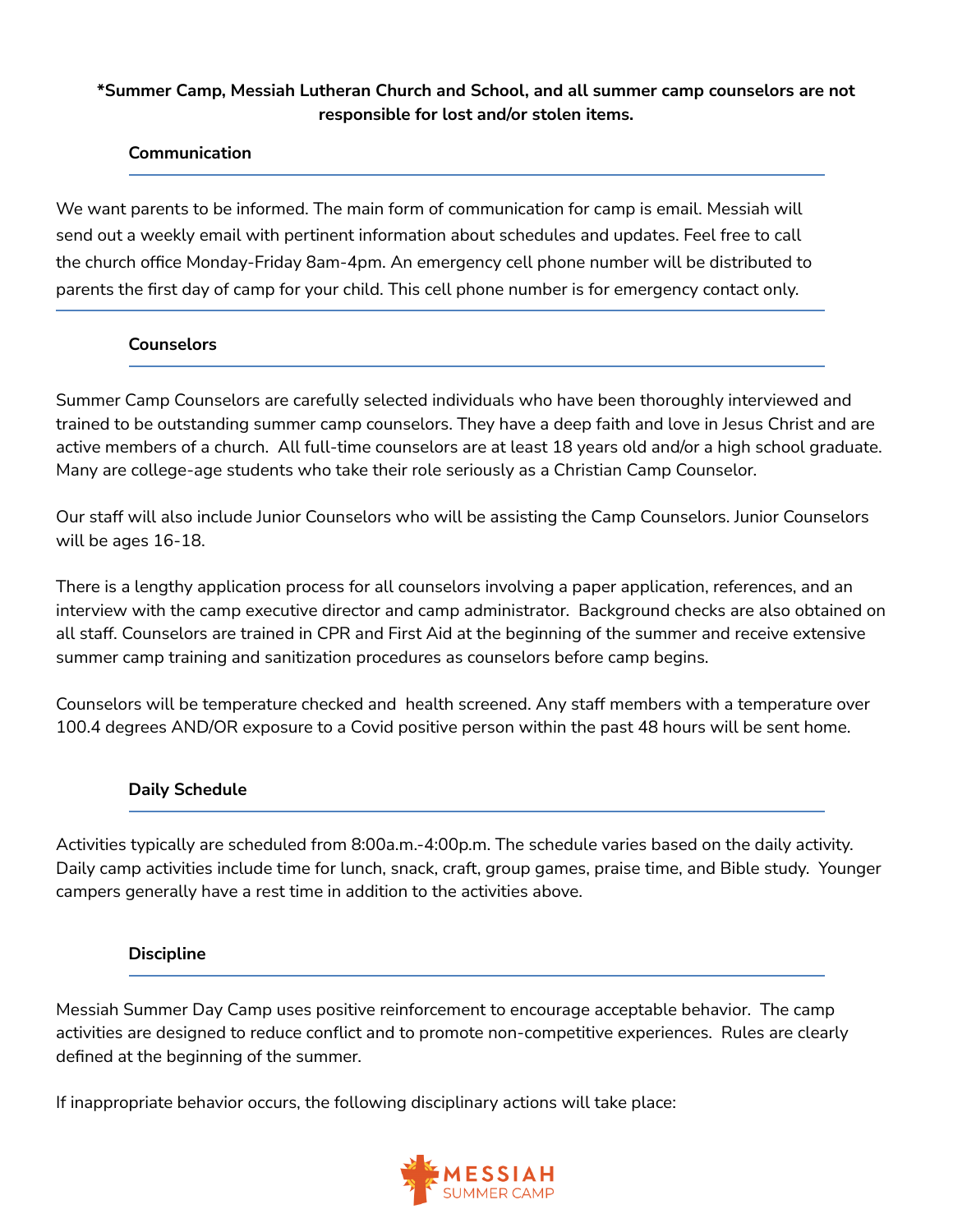- · The camper will receive a warning to discontinue the behavior.
- · If repeated, the camp counselors or director will redirect the camper to another activity or facilitate problem solving between the campers.
- · If the behavior continues, the camper will be moved away from the other campers (i.e. "time out") and is required to sit for a short time period.
- · For more serious inappropriate behavior and/or continual disruption at camp, a camper may lose activity time until behavior improves. In extreme cases, the camper may be suspended or expelled from camp.

Behavioral information will be shared with the parents when they pick up their camper and/or by phone or in writing when necessary. Continued behavioral issues will result in developing a Plan of Action to encourage the camper to change their negative behavior to positive behavior on a permanent basis. Messiah Summer Day Camp reserves the right to discharge a camper if the Director agrees that a specific camper is disruptive to the summer camp environment. This action will only occur after a reasonable trial period and after the Director has conferred with the parents.

# **Dress Code**

- Simple, comfortable, washable play clothes.
- Messiah Summer Camp T-shirt for off-campus trips.
- Socks and shoes to summer camp every day. (Flip-flops and sandals are only allowed on water days.)
- Swim attire should be modest. All campers should be able to dress for water days with little to no assistance.

#### **Emergencies**

If a camper has an accident at camp that produces a major injury calling for professional medical care, the parent or guardian will be contacted. If the injury requires emergency care, the local EMS will be called for service, and a staff member will accompany the camper to the hospital.

#### **Extended Care**

Morning extended care runs from 7:00-8:00 a.m. to accommodate campers who need to be dropped off prior to 8:00 a.m. Afternoon extended care begins promptly at 4:15 p.m. and ends at 5:30 p.m. Extended Care is billed at a flat rate of \$5 per camper for the morning session and \$5 per camper for the afternoon session. Any campers who are dropped off before 8 a.m. or picked up after 4:15 p.m. will be charged this extended care rate. There is a \$1 per minute late fee for campers picked up after 5:30 p.m. (Camp ends at 5:30 p.m.)

#### **Facilities**

Messiah Summer Day Camp uses classrooms at Messiah Lutheran Church, as well as the school's gym, outdoor fields, and sanctuary. All rooms are kept clean, organized, and sanitized daily. If you would like to

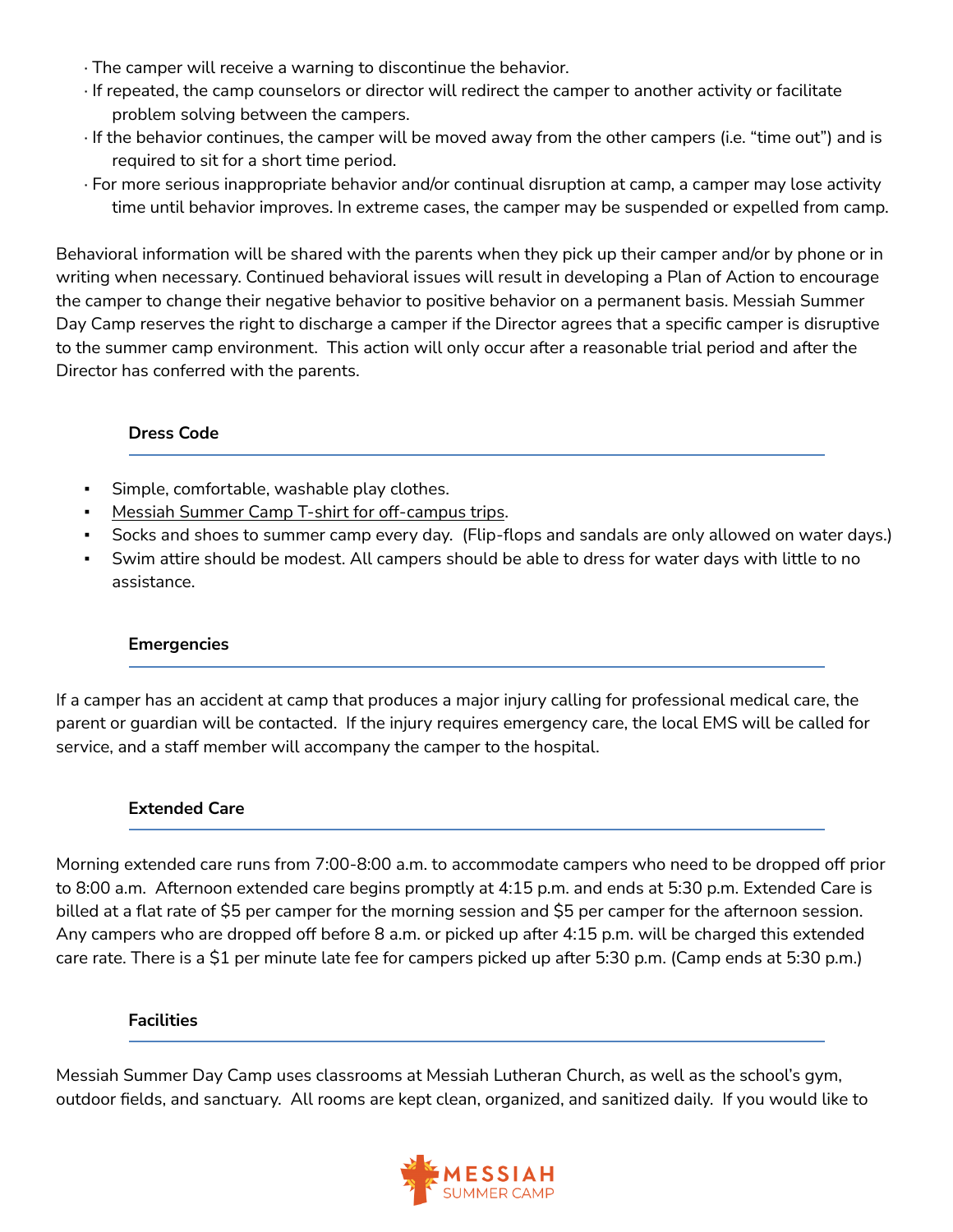visit the building to see the rooms and other facilities or have other questions, please call the summer camp director or administrator to schedule an appointment.

# **Fees/Cost of Camp**

**Registration:** The Summer Camp Registration fee is \$100 per child. Register before April 1st for the discounted fee of only \$50 per child.

**Daily Rates:** The daily rate for the 2022 Summer Camp is \$40.

**Extended Care Fees:** Each Extended Care session is billed \$5 per camper per day. If campers are dropped off before 8 a.m. or picked up after 4:15 p.m. parents will be charged this extended care rate.

**Late Pick-up Fee:** There is a \$1 per minute late fee for campers picked up after 5:30 p.m. (Camp ends at 5:30 p.m.)

**MESSIAH WILL ONLY OFFER ONLINE PAYMENT OPTIONS.**

# **Field Trips and Transportation**

Messiah Summer Camp is committed to the safety of all its campers and staff. All off-campus activities are offered to campers 2nd-8th grade. Pre-kindergarten- first grade campers will stay on-campus and enjoy on campus experiences. For off-campus field trips, we use contracted bus drivers through First Student to transport our campers off campus. Ratios will be below state recommendations with 8 or fewer children per adult for each camp. Ratios are 10:1 for on-campus camp activities and 5-8:1 for off-campus activities. Pool and big field trips require us to ratio 5:1. On our field trips, counselors are trained to head count often. Messiah Summer Camp shirts are REQUIRED on field trip days.

# **Drop Off Procedure**

Please bring your child to the back entrance by the Preschool Playground. Use the circle drive behind the building and park in the Early Childhood Lot.

- Parents should park in the main Early Childhood Lot and walk their child toward the front entrance.
- Once inside, parents and campers will be greeted by camp staff to check them in.

# **Groups/ Grouping**

Groups are determined based on camper age. Camper to staff ratio is generally 1:10 for all campers over the age of 7. Smaller ratios are typical for campers under the age of 7. Each group will practice social distancing from other groups.

**Heat Policy**

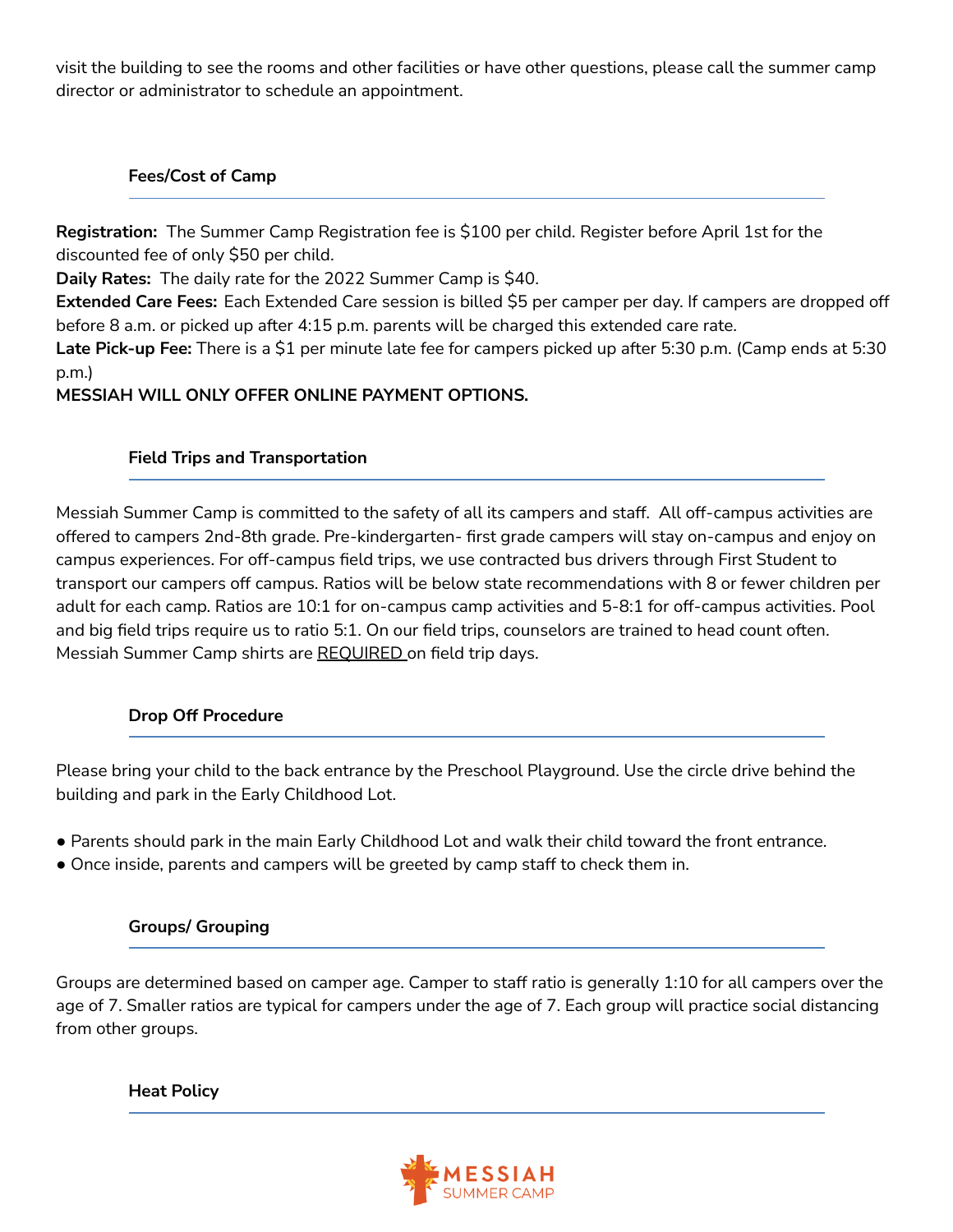Messiah Summer Camp does function as a primarily outdoor camp. Camp staff takes necessary precautions in heat including shortening outside play and game time, following sunscreen procedures, taking advantage of shade areas, and providing adequate water breaks throughout the day. Messiah monitors excessive heat warnings and adjusts programming according to the safety needs of the campers.

#### **Hours of Operation**

It is important to have your child dropped off no later than 9:00 a.m. unless you have informed the summer camp staff. Activities start as early as 9:00 a.m. and we don't want your child to miss out.

Campers may arrive any time from 8:00-8:59 a.m. Morning extended care runs from 7:00-8:00 a.m. to accommodate campers who need to be dropped off prior to 8:00 a.m. Parents may pick up their campers from 3:30-4:00 p.m. Afternoon extended care begins promptly at 4:15 p.m. and ends at 5:30 p.m.

We recognize some parents have unpredictable work schedules and we will do our best to be as flexible as possible and work with you whatever the situation. We do, however, ask for a schedule of when your child will attend camp **by Friday noon the week prior** because it helps us in planning for on-campus activities and coordinating counselors' work schedules. The schedule sign up will be sent out every Wednesday, you will need to submit your child's schedule by **Friday noon**.

Please contact the summer camp director(s) with any scheduling changes at your earliest convenience. There will not be refunds for any days not used.

# **Illnesses and COVID-19 Guidelines**

This section has been updated to reflect Messiah's Back to School Plan with recommendations for Covid-19. Prior to admission into camp each day, each staff member and camper will be asked to screen themselves at home for:

- Temperature check (should be below 100.4 degrees Fahrenheit)
- Chills
- Cough
- Shortness of breath/difficulty breathing
- Fatigue
- Muscle/body aches
- Headache
- Loss of taste/smell
- Sore throat
- Congestion/ runny nose
- Nausea/vomiting
- Diarrhea

If any student or staff member has symptoms, they should stay home and call their healthcare provider for guidance. A camper must quarantine for 5 days from the onset of symptoms if they test positive for Covid and masked for the remaining 5 days. If the camper tests negative for Covid, the camper may return after 24 hours

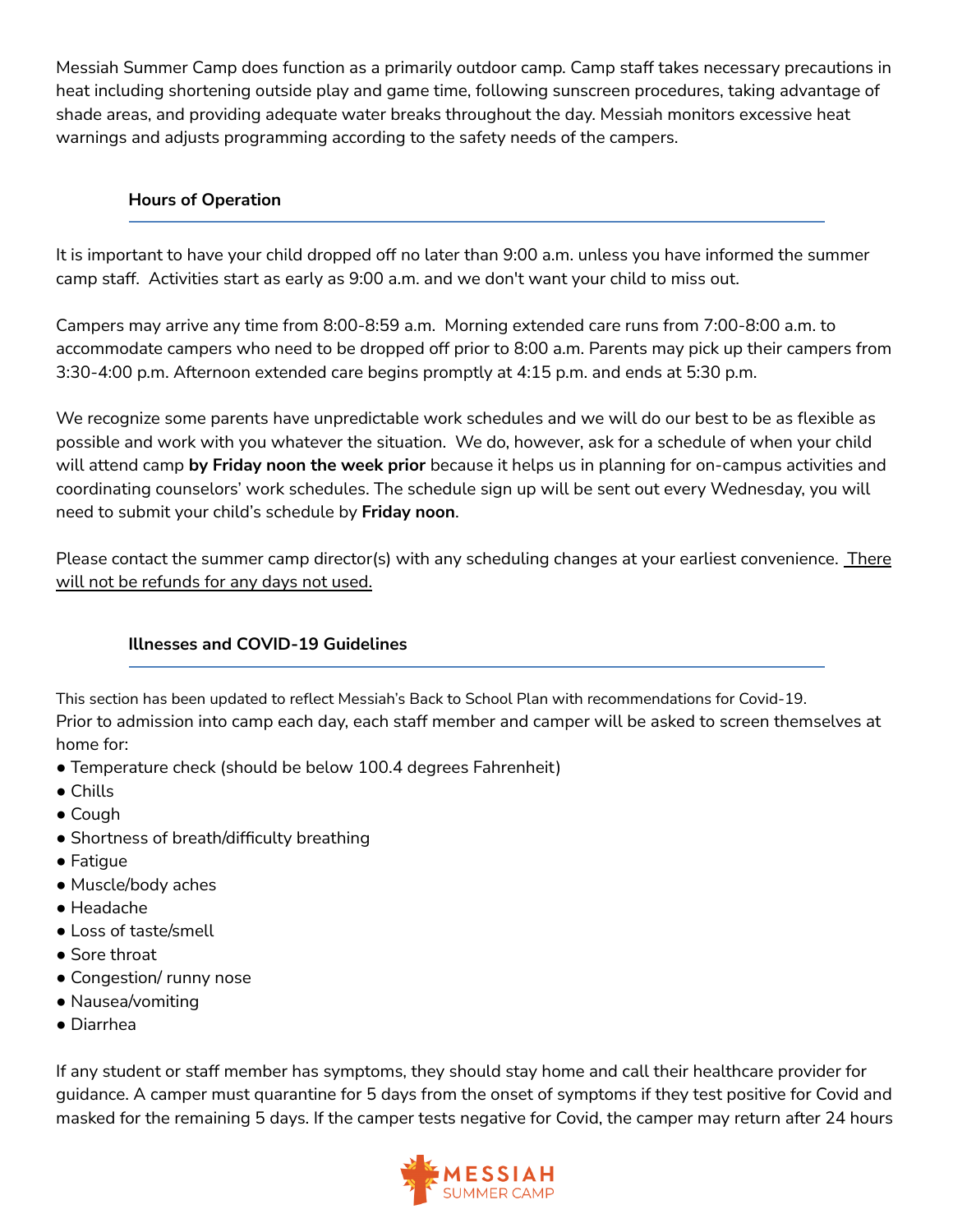with no symptoms and non-medicated. We will be following all recommendations set by the Health Department of St. Charles as well as CDC recommendations.

If a camper has been in close contact with someone who has tested positive for Covid, they must be quarantined for 14 days from day of exposure.

# **Managing Symptomatic Staff/Campers During Camp Hours:**

If a camper develops symptoms of an illness (especially fever, diarrhea or rashes) while at camp, the camper will be separated from the group and the parents will be asked to pick him or her up immediately.

1. As soon as symptoms are identified in a camper or staff member, the individual should be separated from others in the building and should leave the building as soon as possible. If a camper or summer camp staff member cannot leave immediately, they should be directed to an isolation area. Messiah Summer Camp should begin making a 'contact trace list' of all possible exposures to the symptomatic case as soon as they become aware of the symptomatic individual. This list would include anyone within 6 feet from the individual for at least 15 minutes. The county health department will ask Messiah Summer Camp directors for this list to begin their own contact tracing.

2. Staff will follow-up with the symptomatic individual to make sure a plan for testing is in place.

3. Parents will be responsible for contacting the St. Charles County Department of Public Health to inform them of the possible case and prepare for follow-up.

# **St. Charles County COVID-19 Hotline 636-949-1899**

• The COVID-positive camper or staff member is able to return to camp when they satisfy the recommendations of the CDC. A return letter from a health care provider or health department should be sent upon return to camp.

If a camper has a communicable disease, (including ringworm), it may be necessary to obtain written permission from a physician and/or proof of treatment before the camper returns to camp.

# **Medications**

Please talk to the camp director about medication administration. Campers are not permitted to self-administer medications with the exception of inhalers, epi-pens, and emergency medications with the consent of a doctor. All medications must be in the original containers and only a daily supply should be provided. Medications will only be administered according to the directions provided.

# **Needs of Campers**

We recognize that some children have specific needs that require special attention by summer camp staff. We will do our very best to accommodate all children at our summer camp. However, we ask that you please call the director in order to discuss the specific needs of your child and to evaluate if this is the best summer camp for you and your child.

# **Payments**